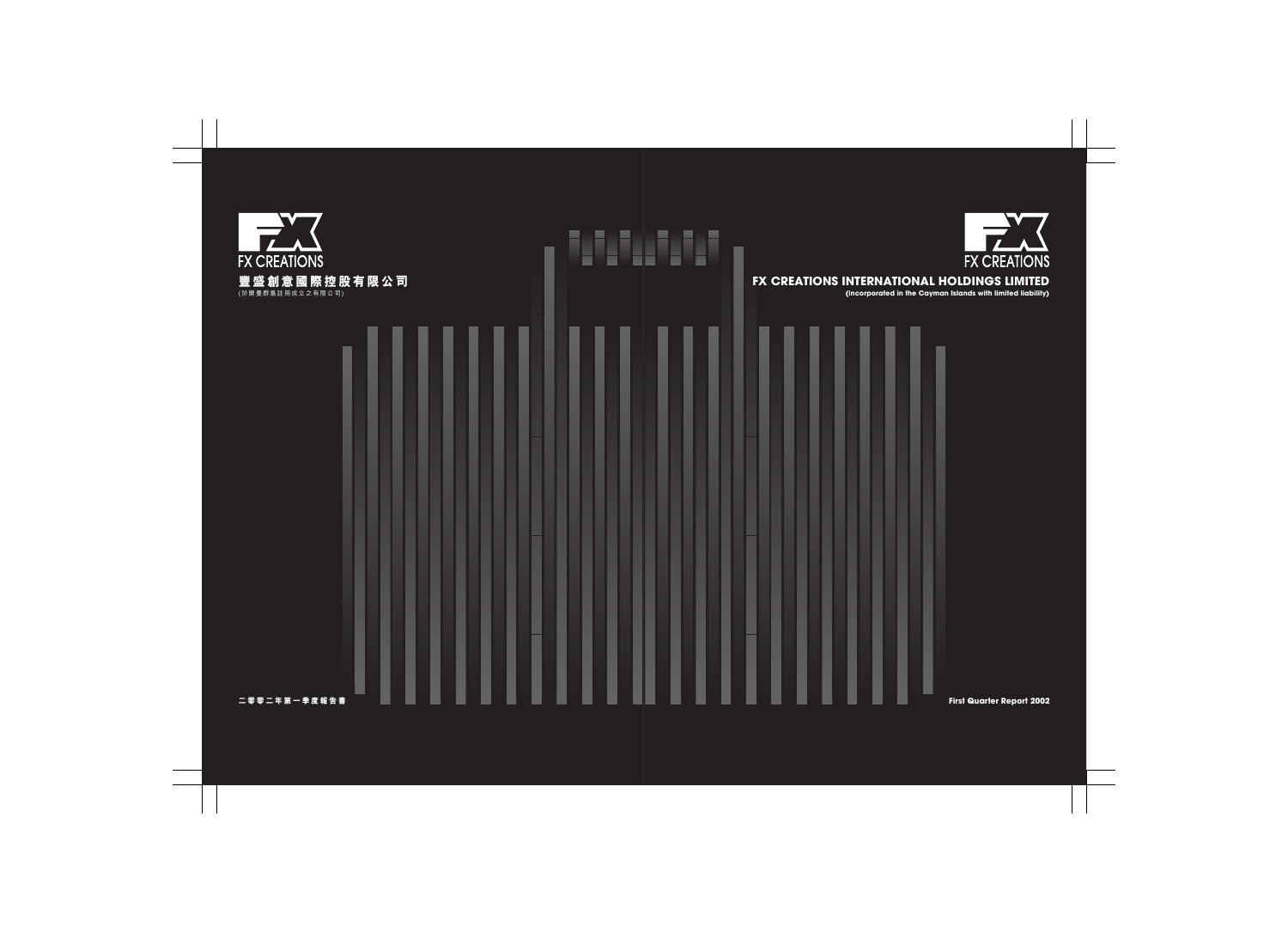## CHARACTERISTICS OF THE GROWTH ENTERPRISE MARKET (''GEM'') OF THE STOCK EXCHANGE OF HONG KONG LIMITED (THE "STOCK EXCHANGE'')

GEM has been established as a market designed to accommodate companies to which a high investment risk may be attached. In particular, companies may list on GEM with neither a track record of profitability nor any obligation to forecast future profitability. Furthermore, there may be risks arising out of the emerging nature of companies listed on GEM and the business sectors or countries in which the companies operate. Prospective investors should be aware of the potential risks of investing in such companies and should make the decision to invest only after due and careful consideration. The greater risk profile and other characteristics of GEM mean that it is a market more suited to professional and other sophisticated investors.

Given the emerging nature of companies listed on GEM, there is a risk that securities traded on GEM may be more susceptible to high market volatility than securities traded on the Main Board and no assurance is given that there will be a liquid market in the securities traded on GEM.

The principal means of information dissemination on GEM is publication on the Internet website operated by the Stock Exchange. Listed companies are not generally required to issue paid announcements in gazetted newspapers. Accordingly, prospective investors should note that they need to have access to the GEM website in order to obtain up-to-date information on GEM-listed issuers.

The Stock Exchange takes no responsibility for the contents of this report, makes no representation as to its accuracy or completeness and expressly disclaims any liability whatsoever for any loss howsoever arising from or in reliance upon the whole or any part of the contents of this report.

This report, for which the directors of FX Creations International Holdings Limited collectively and individually accept full responsibility, includes particulars given in compliance with the Rules Governing the Listing of Securities on GEM of the Stock Exchange (the "GEM Listing Rules") for the purpose of giving information with regard to FX Creations International Holdings Limited. The directors, having made all reasonable enquiries, confirm that, to the best of their knowledge and belief: (1) the information contained in this report is accurate and complete in all material respects and not misleading;  $(2)$  there are no other matters the omission of which would make any statement in this report misleading; and (3) all opinions expressed in this report have been arrived at after due and careful consideration and are founded on bases and assumptions that are fair and reasonable.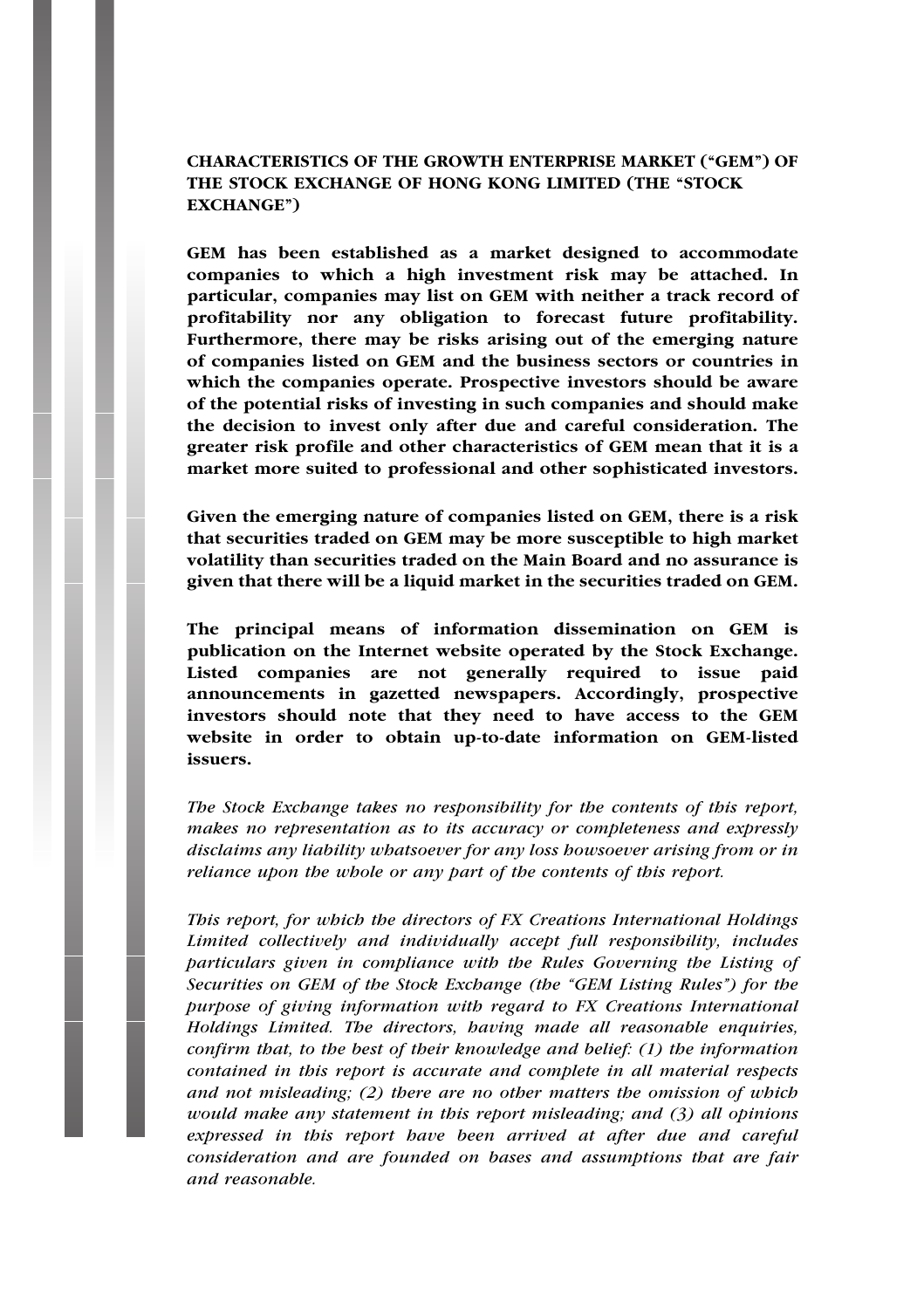**QUARTER**

 **REPORT**

 **2002**

## **HIGHLIGHTS**

- . The shares of the Company were successfully listed on GEM on 21 May 2002.
- . For the three months ended 30 June 2002, the Group's turnover increased by approximately 12%, as compared to the corresponding period last year to approximately HK\$12.2 million and achieved a gross profit margin of approximately 60%.
- . The Board of Directors does not recommend the payment of an interim dividend for the three months ended 30 June 2002.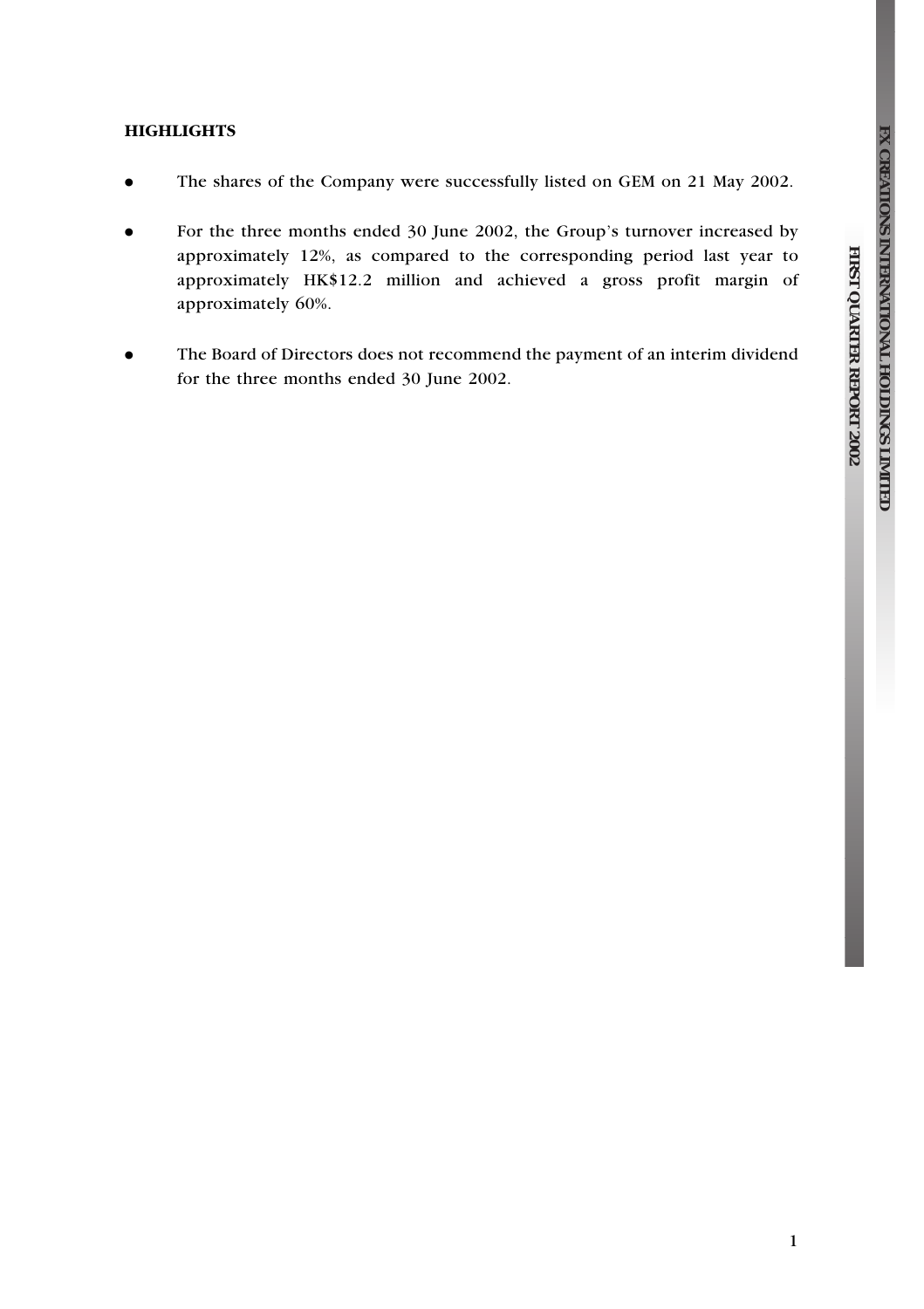## **RESULTS**

The board of directors (the "Directors") of FX Creations International Holdings Limited (the ''Company'') herein presents the unaudited consolidated results of the Company and its subsidiaries (collectively referred to as the "Group") for the three months ended 30 June 2002 together with the comparative unaudited figures for the corresponding period in 2001 as follows:

|                                                                                      |                | 2002                     | 2001                      |
|--------------------------------------------------------------------------------------|----------------|--------------------------|---------------------------|
|                                                                                      | <b>Notes</b>   | <b>HK\$'000</b>          | HK\$'000                  |
| <b>TURNOVER</b>                                                                      | 2              | 12,156                   | 10,849                    |
| Cost of goods sold                                                                   |                | (4,838)                  | (3,736)                   |
| Gross profit                                                                         |                | 7,318                    | 7,113                     |
| Other revenue<br>Selling and distribution costs<br>Administrative expenses           |                | 71<br>(3,975)<br>(2,770) | 115<br>(4,321)<br>(2,686) |
| PROFIT FROM OPERATING<br><b>ACTIVITIES</b>                                           |                | 644                      | 221                       |
| Finance costs                                                                        |                | (138)                    | (123)                     |
| PROFIT BEFORE TAX                                                                    |                | 506                      | 98                        |
| Tax                                                                                  | 3              | (98)                     | (16)                      |
| NET PROFIT FROM ORDINARY<br><b>ACTIVITIES ATTRIBUTABLE TO</b><br><b>SHAREHOLDERS</b> |                | 408                      | 82                        |
| DIVIDEND                                                                             |                |                          |                           |
| <b>EARNINGS PER SHARE</b>                                                            | $\overline{4}$ |                          |                           |
| Basic                                                                                |                | HK0.12 cent              | HK0.03 cent               |
| Diluted                                                                              |                | N/A                      | N/A                       |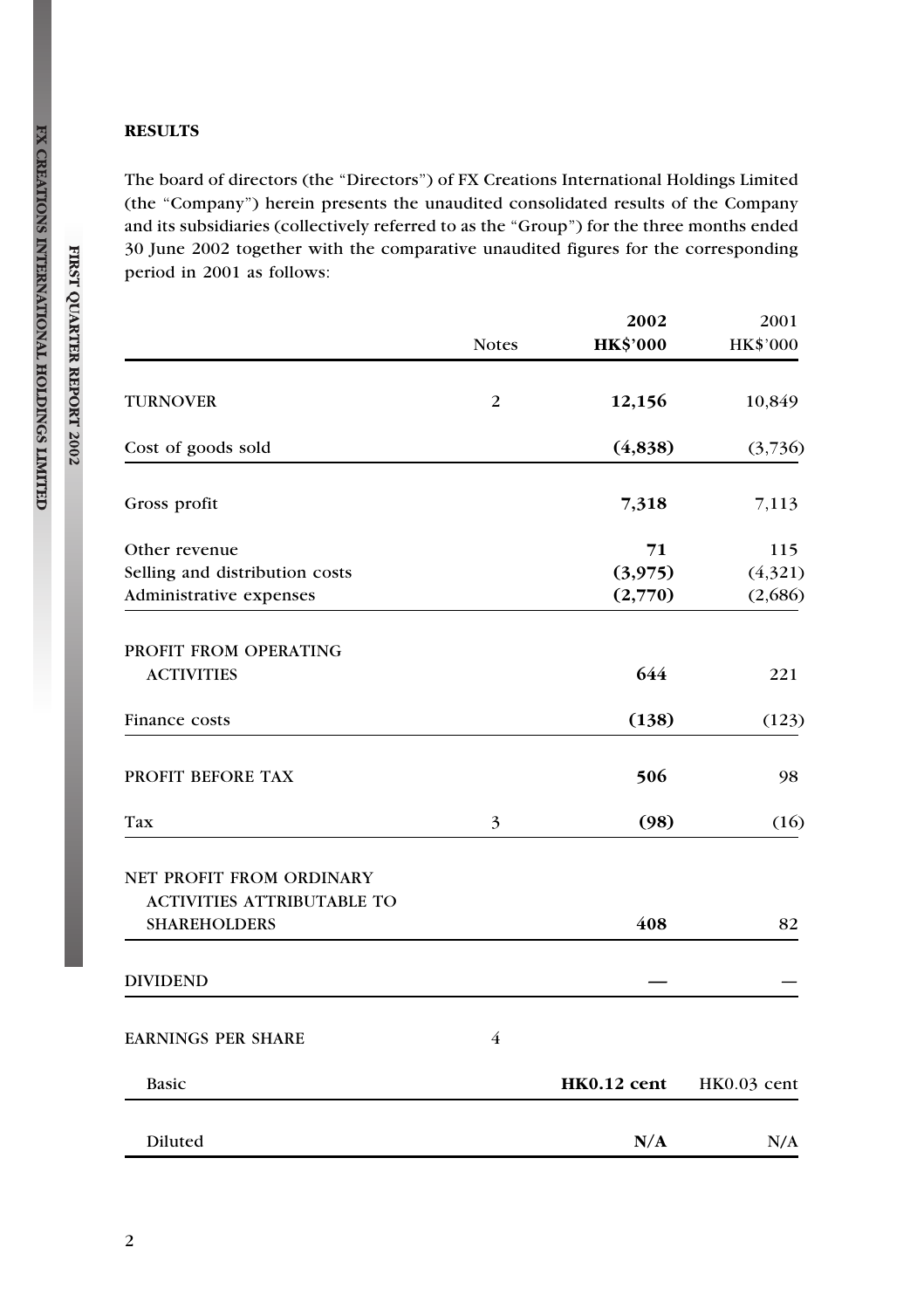**QUARTER**

 **REPORT**

 **2002**

Notes:

#### 1. GROUP REORGANISATION AND BASIS OF PRESENTATION

The Company was incorporated in the Cayman Islands on 10 January 2002 as an exempted company with limited liability under the Companies Law (2001 Second Revision) of the Cayman Islands.

Pursuant to a reorganisation scheme (the ''Group Reorganisation'') to rationalise the structure of the Company and its subsidiaries (hereinafter collectively referred to as the "Group") in preparation for the listing of the Company's shares on the Growth Enterprise Market (''GEM'') of The Stock Exchange of Hong Kong Limited (the "Stock Exchange") in May 2002, the Company became the holding company of the companies now comprising the Group on 2 May 2002. This was accomplished by the Company acquiring the entire issued share capital of Resource Base Enterprises Limited (''RBEL''), the then holding company of other subsidiaries, in consideration for the allotment and issue of 5,599,999 shares of HK\$0.01 each in the share capital of the Company, credited as fully paid, to Wise New Management Limited (''WNML''), the former shareholder of RBEL. Further details of the Group Reorganisation are set out in the Company's prospectus dated 8 May 2002 (the "Prospectus"). The Shares of the Company (the "Shares") were listed on GEM on 21 May 2002.

The unaudited consolidated/combined results have been prepared using the merger basis of accounting as a result of the Group Reorganisation. On this basis, the Company has been treated as the holding company of its subsidiaries since their respective dates of incorporation rather than from the date of their acquisition pursuant to the Group Reorganisation. Accordingly the unaudited consolidated/combined results of the Group for the three months ended 30 June 2001 and 2002 included the results of the Company and its subsidiaries with effect from 1 April 2001 as if the current Group structure has been in existence throughout the periods.

In the opinion of the Directors, the unaudited consolidated/combined results prepared on the above basic present fairly the results of the Group as a whole.

All significant transactions and balances within the Group have been eliminated on consolidation/ combination.

#### 2. TURNOVER

Turnover represents the aggregate of the net invoiced value of goods sold, after allowances for returns and trade discounts.

#### 3. TAX

Hong Kong profits tax for the three months ended 30 June 2002 has been provided at the rate of 16% (three months ended 30 June 2001: 16%) on the estimated assessable profits arising in Hong Kong during the period. Taxes on profit assessable overseas have been calculated at the rates of tax prevailing in the countries in which the Group operates, based on existing legislation, interpretation and practices in respect thereof.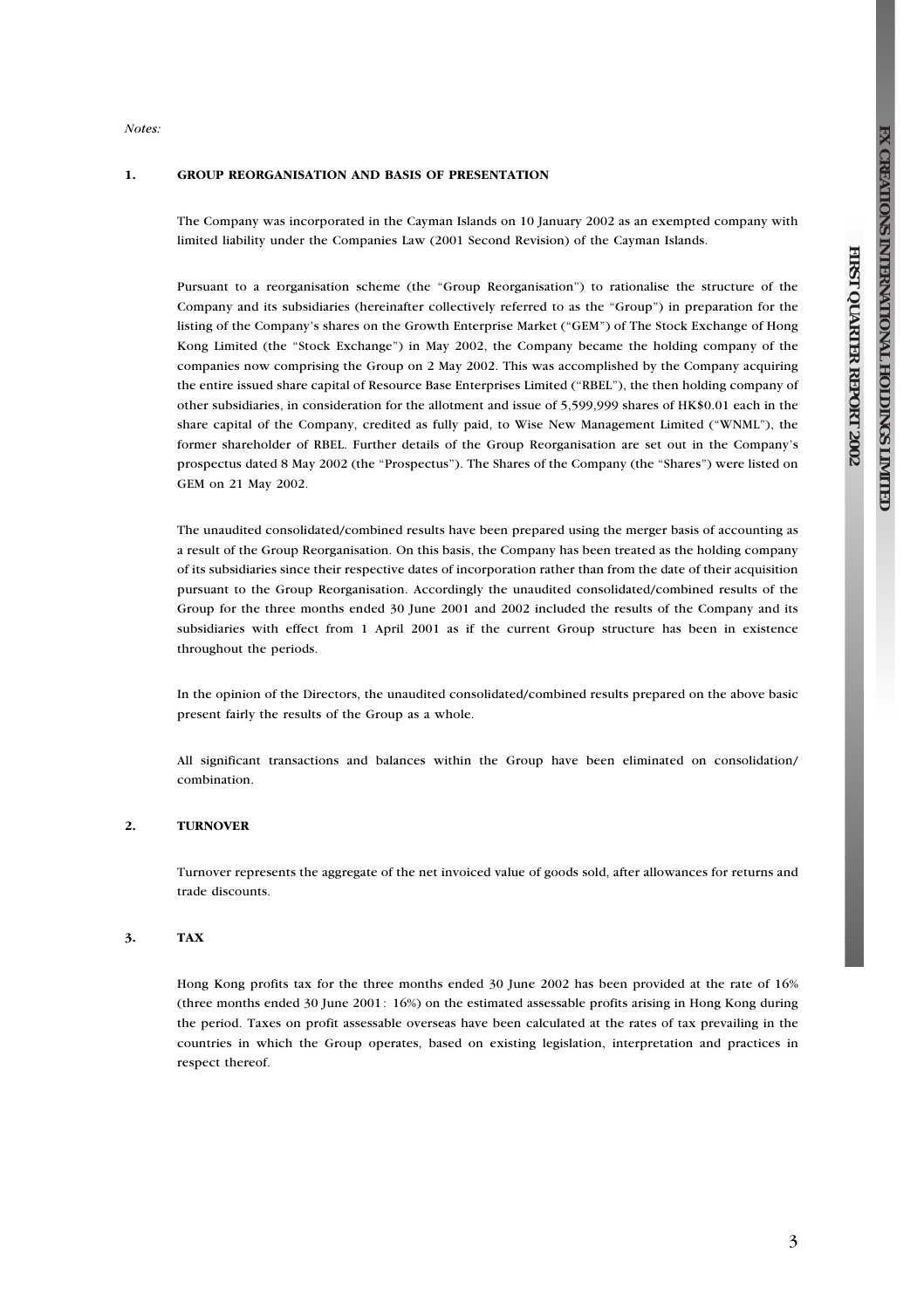#### 4. EARNINGS PER SHARE

The calculation of basic earnings per share for the three months ended 30 June 2002 is based on the unaudited net profit from ordinary activities attributable to shareholders for the three months ended 30 June 2002 of approximately HK\$408,000 (three months ended 30 June 2001: HK\$82,000) and the weighted average of 346,925,000 shares in issue during the three months ended 30 June 2002 (pro forma number of shares in issue for the three months ended 30 June 2001: 280,000,000).

Diluted earnings per share for the three months ended 30 June 2001 and 2002 have not been disclosed as no diluting events existed during those periods.

#### 5. DIVIDENDS

The Directors do not recommend the payment of an interim dividend for the three months ended 30 June 2002 (three months ended 30 June 2001: Nil).

#### 6. RESERVES

|                                          | Share<br>premium<br>HK\$'000 | Retained<br>earnings<br><b>HK\$'000</b> | Total<br><b>HK\$'000</b> |
|------------------------------------------|------------------------------|-----------------------------------------|--------------------------|
|                                          |                              |                                         |                          |
| At 1 April 2001                          |                              | 1,782                                   | 1,782                    |
| Net profit for the period                |                              | 82                                      | 82                       |
| At 30 June 2001                          |                              | 1,864                                   | 1,864                    |
|                                          |                              |                                         |                          |
| At 1 April 2002                          |                              | 1,702                                   | 1,702                    |
| Issue of shares to public                | 20,250                       |                                         | 20,250                   |
| Issue of shares to the pre-IPO Investors | 4,867                        |                                         | 4,867                    |
| Capitalisation on issue of shares        | (3, 126)                     |                                         | (3, 126)                 |
| Share issue expenses                     | (8,259)                      |                                         | (8,259)                  |
| Net profit for the period                |                              | 408                                     | 408                      |
| At 30 June 2002                          | 13,732                       | 2,110                                   | 15,842                   |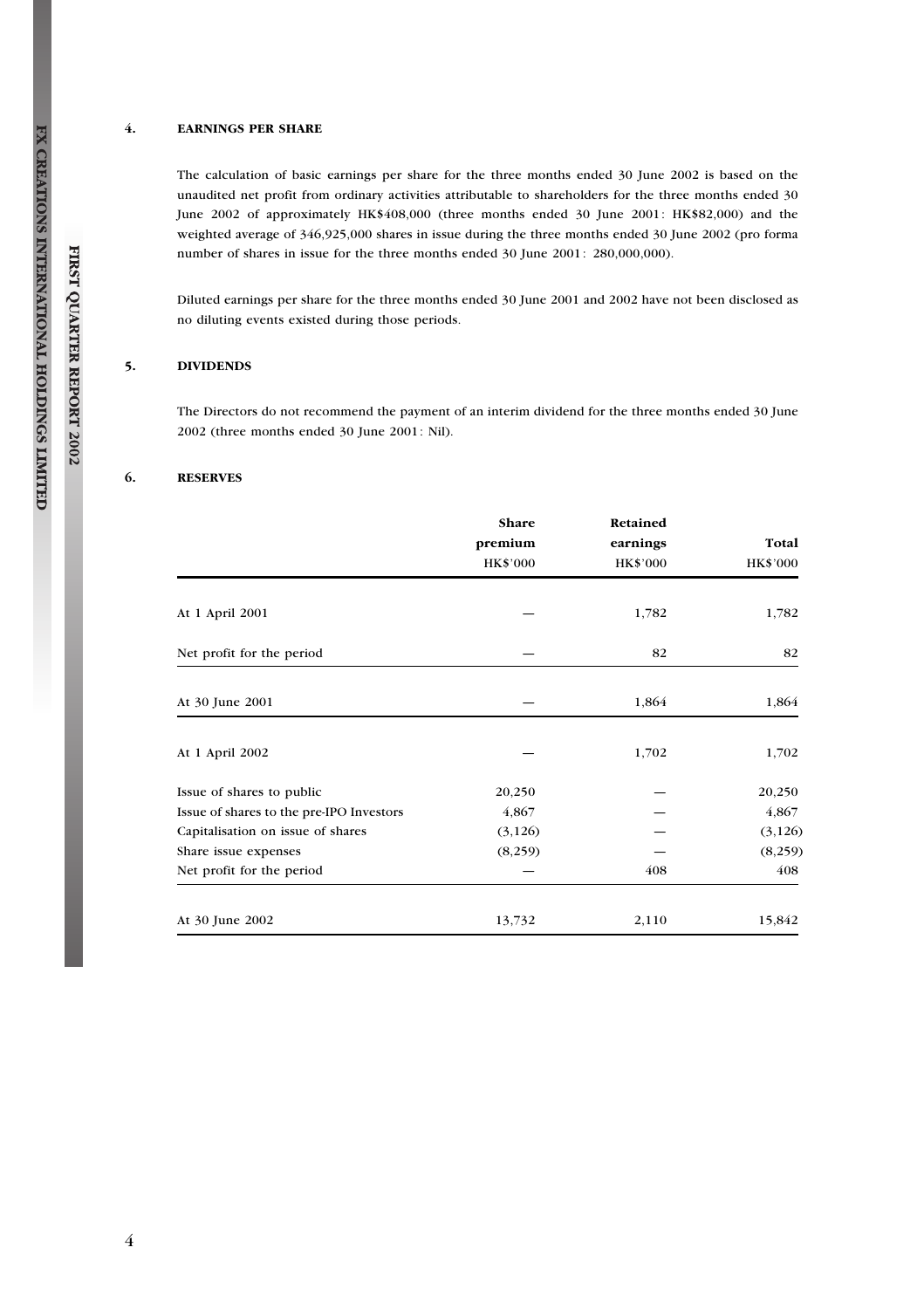**QUARTER**

 **REPORT**

 **2002**

## FINANCIAL REVIEW

## Results

During the three months ended 30 June 2002, the Group recorded a turnover of approximately HK\$12,156,000 (three months ended 30 June 2001: approximately HK\$10,849,000), an increase of approximately 12% as compared to the previous corresponding period. The turnover for the three months ended 30 June 2002 comprised retail sales and wholesale sales which accounted for approximately 59% and 41% (three months ended 30 June 2001: 73% and 27%) of the total turnover respectively.

The increase in turnover was mainly attributable to the increase in sales to wholesalers (agents and distributors) due to the increase in the number of agents and distributors, and sales to existing agents and distributors.

The gross profit margin decreased to 60% from 66% in the previous corresponding period. The decrease was due to the increase in the proportion of sales to wholesalers (agents and distributors) which have lower gross profit margins compared to sales to retailers.

The net profit attributable to shareholders for the three months ended 30 June 2002 amounted to approximately HK\$408,000 (three months ended 30 June 2001: approximately HK\$82,000), an increase of approximately 5 times compared to the previous corresponding year. The increase was mainly attributable to lower selling and distribution costs as a result of better cost control.

## BUSINESS REVIEW AND PROSPECTS

The Group has formulated future plans to promote FX CREATIONS as a brandname for stylish bags and lifestyle consumers products in the world market. The key strategic initiatives that the Group plans to implement in the near future are as follows:

#### To promote greater awareness of the FX CREATIONS brandname

To achieve this, the Group will continue to conduct advertising and promotional campaigns to enhance awareness of the FX CREATIONS brandname.

#### To expand its product range under the FX CREATIONS brandname

The Group intends to expand its product range such as developing professional office bags. Also, the Group will expand its product range through licensing its brandname to other types of products such as apparel.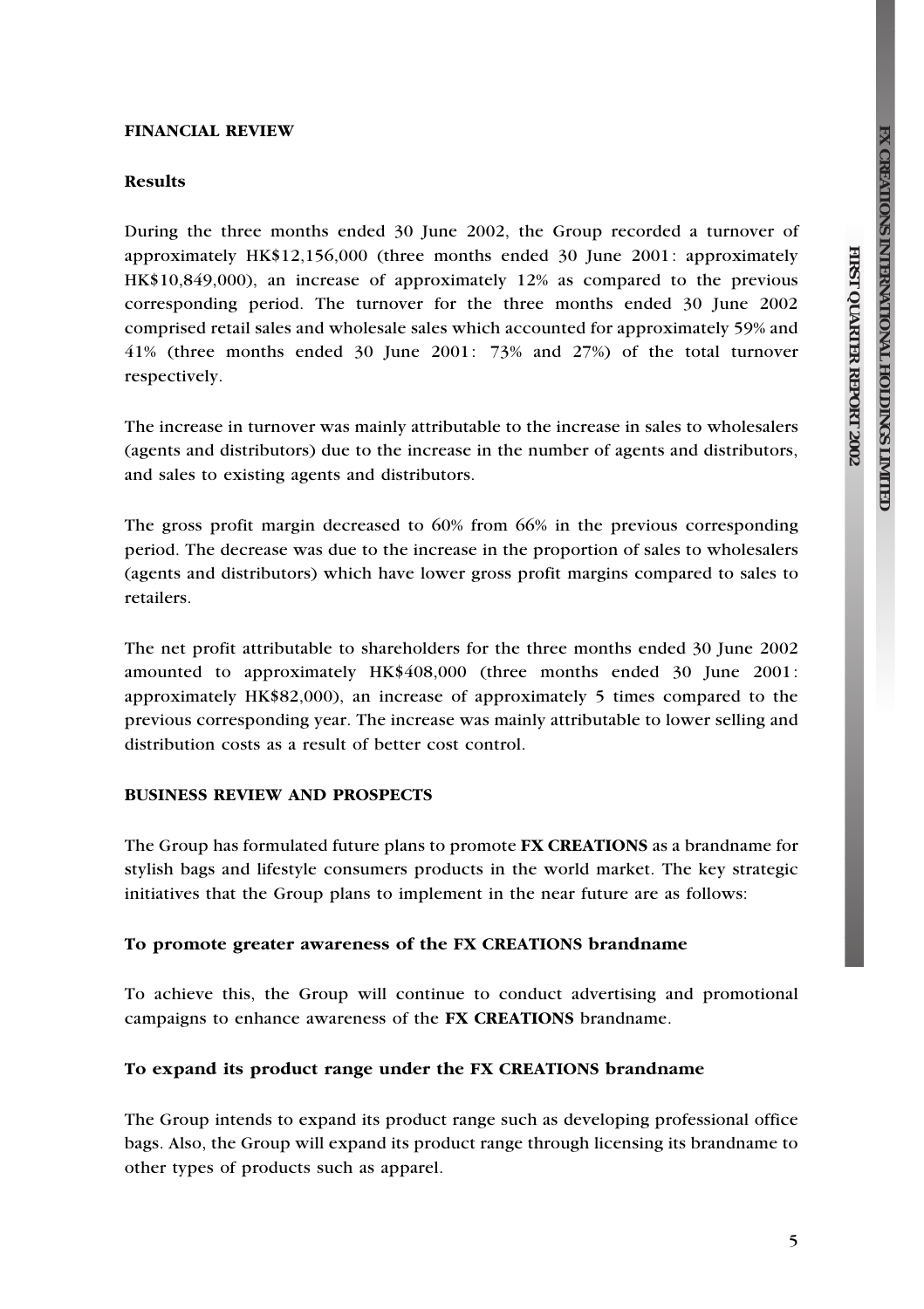# To expand the geographical coverage of the Group's distribution network and to expand its retail outlets

The Group will approach potential agents in the markets such as the US, Europe and other countries in Asia. Also, the Group will expand new retail outlets in Hong Kong and Taiwan.

## To manufacture its products

The Group will establish its own manufacturing capacity through a processing agent in the PRC. To achieve this goal, the Group intends to acquire plant, machinery and production facilities to work with a processing agent in the PRC.

# DIRECTORS' INTERESTS IN SECURITIES

As at 30 June 2002, the interests of the directors in the share capital of the Company or its associated corporations, as recorded in the register maintained by the Company pursuant to Section 29 of the Securities (Disclosure of Interests) Ordinance (the ''SDI Ordinance'') were set out below:

|                  |      |                     | Number of<br>issued     |  |
|------------------|------|---------------------|-------------------------|--|
|                  |      | Type of<br>interest | ordinary<br>shares held |  |
| Ng Pak To, Petto | Note | Corporate           | 280,000,000             |  |

Note: These shares represent a 70% equity interest in the Company and are held by WNML. The issued share capital of WNML is beneficially owned by Cashtram Associates Limited as to 45%, FX Creations (Holding) Inc. as to 30% and Forge Smart Investments Limited as to 25%. The issued share capital of Cashtram Associates Limited is owned as to 40%, 30%, 20% and 10% by Mr. Ng Pak To, Petto, Mr. Ho Kai Chung, David, Madam Ho Pui Lai and Mr. Tan Yu, Wally, respectively.

Save as disclosed above, as at 30 June 2002, none of the directors or their associates had any personal, family, corporate or other interest in the issued share capital of the Company or any of its associated corporations as defined in Section 29 of the SDI Ordinance or as otherwise notified to the Company and the Stock Exchange pursuant to the minimum standard of dealings prescribed by the Rules Governing the Listing of Securities (the "Listing Rules") on GEM.

FIRST QUARTER REPORT 2002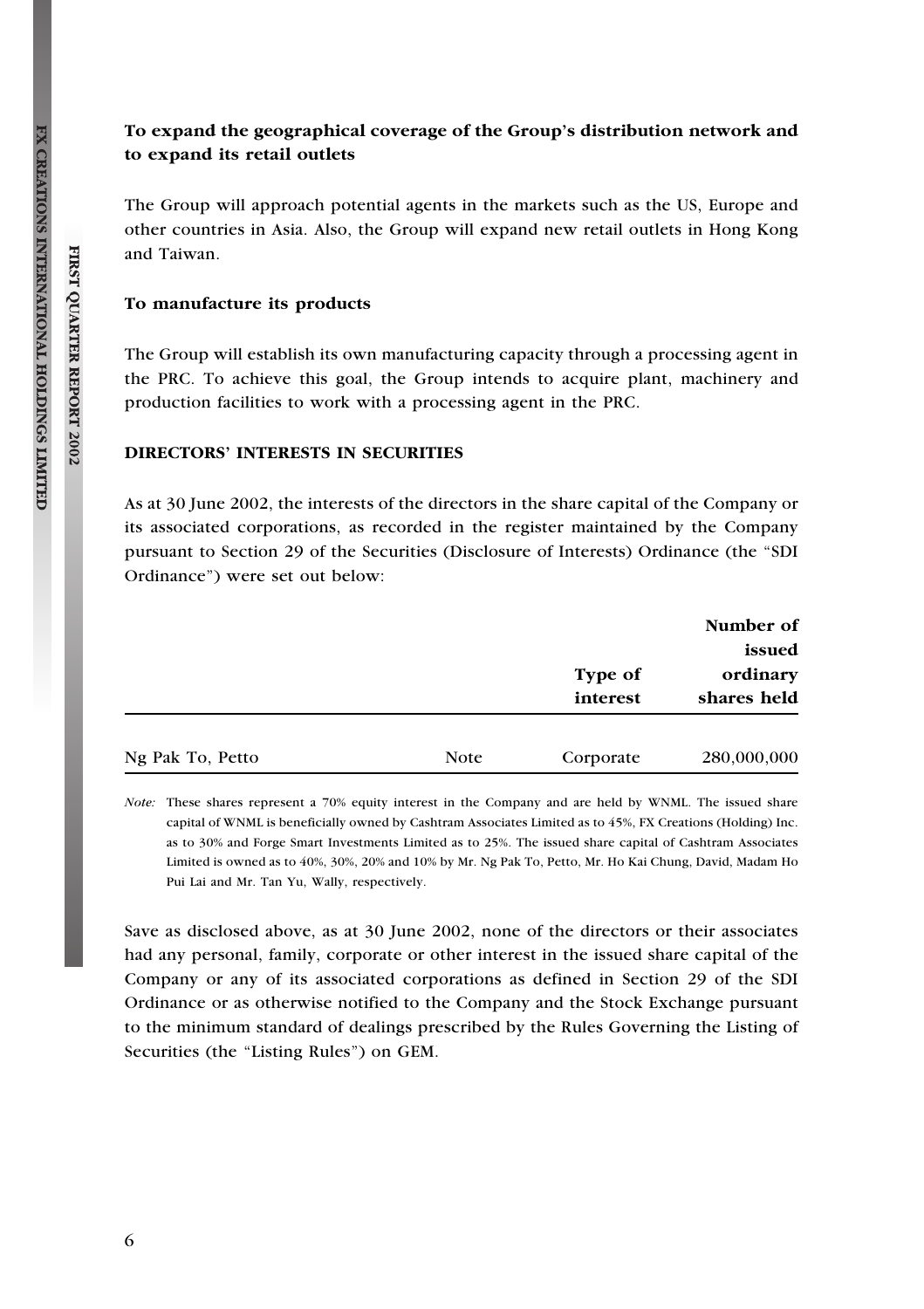**QUARTER**

 **REPORT**

 **2002**

## SUBSTANTIAL SHAREHOLDER

As at 30 June 2002, so far as the directors are aware, other then the interests of the directors as disclosed under the heading ''Directors' interests in securities'' above, the register of substantial shareholders maintained by the Company pursuant to Section 16(1) of the SDI Ordinance disclosed no person as having an interest of more than 10% of the nominal value of the Company's issued share capital.

## SHARE OPTION SCHEME

The Company operates a share option scheme (the "Scheme") for the purpose of recognising significant contributions of specified participants including the employees of the Group to the growth of the Group, by rewarding them with opportunities to obtain an ownership interest in the Company and to further motivate and give an incentive to these persons to continue to contribute to the Group's long term success and prosperity. The Scheme became effective on 21 May 2002 and, unless otherwise cancelled or amended, will remain in force for ten years from that date.

As at 30 June 2002, no share options have been granted under the Scheme.

## DIRECTORS' RIGHTS TO ACQUIRE SECURITIES

Apart from as disclosed under the heading ''Directors interests in securities'' and the transactions relating to the Group Reorganisation as disclosed above, at no time since the incorporation of the Company were rights to acquire benefits by means of the acquisition of shares in or debentures of the Company or of any other body corporate granted to any director or their respective spouse or children under 18 years of age, or were any such rights exercised by them; or was the Company, its holding company or any of its subsidiaries a party to any arrangement to enable the directors, their respective spouse or children under 18 years of age to acquire such rights in any other body corporate.

# PURCHASE, REDEMPTION OR SALES OF THE LISTED SECURITIES OF THE **COMPANY**

Since the listing of the Company on GEM on 21 May 2002 and up to 30 June 2002, neither the Company, nor any of its subsidiaries has purchased, redeemed or sold any of the Company's listed securities.